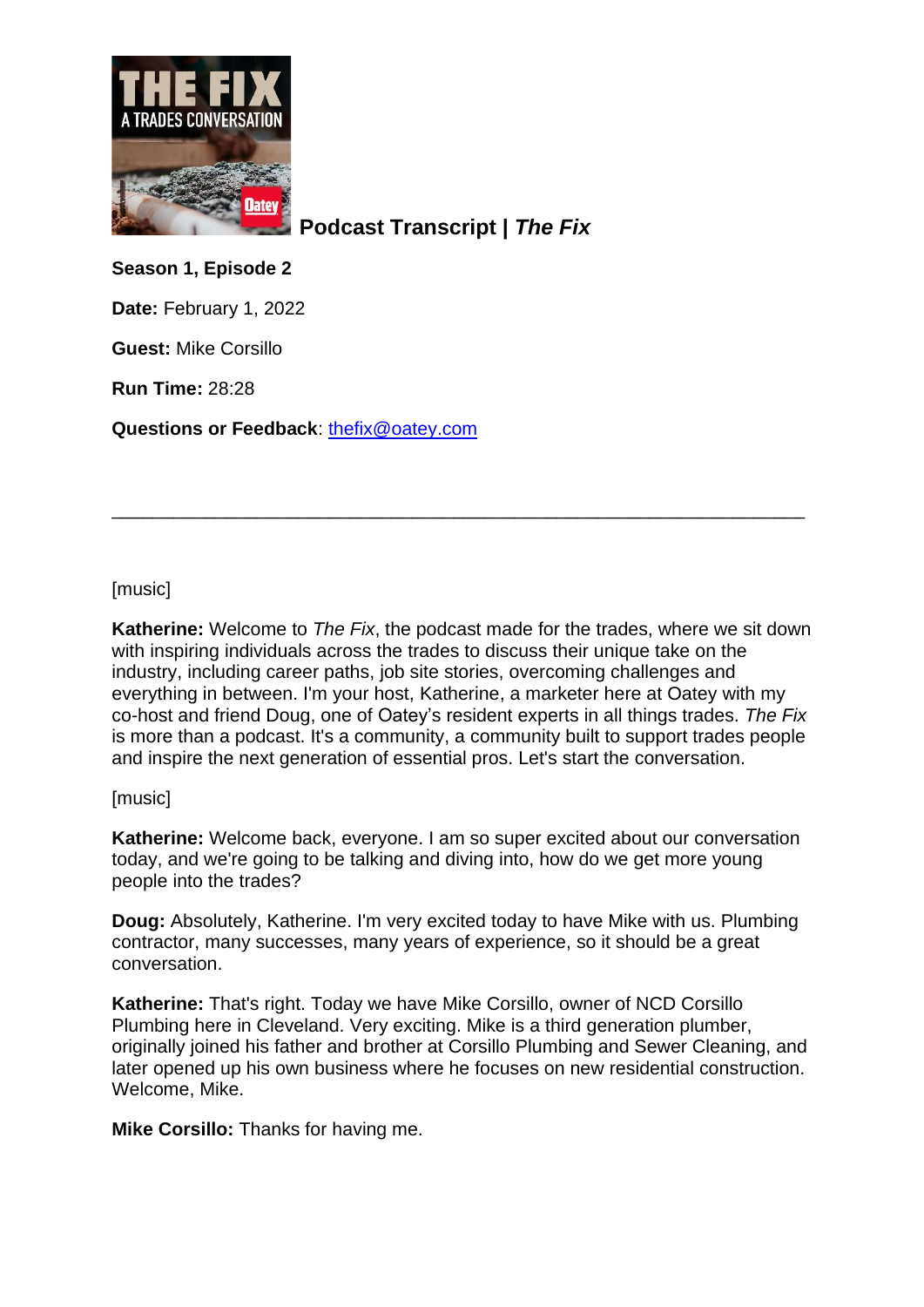**Katherine:** Yes, you got it. We're super excited. Thanks so much. We want to dive right in and talk about your career path. If you can let us know what got you into the trades and how did you make that decision as a young man?

**Mike:** As a young man, I wasn't sure what I wanted to do. I followed the normal career path of most kids. Went to school, did my homework, did everything else I was supposed to do, but ended up going to four years in college, graduated with an accounting degree, ended up working as an accountant in a small firm. I didn't like that. Decided to go back to school, become a police officer. I was a police officer for five years. During that time, I decided that I didn't like this either. I got married. I was on permanent nights, but during this whole time since I was 10 years old, I'd been working with my father, my brother, my uncles in the plumbing industry on construction sites, cleaning fittings, going out to their truck, getting material for them.

Plumbing's been in my blood. We had no choice at that time. Your dad told you to go to work, that's what you did. That's what I did, and I was happy that he made me do all this and helped me through making this decision, but after becoming a police officer, I ended up working with my brother and father as a plumber for Corsillo Plumber and Sewer Cleaning. They decided that my dad was retiring and I wanted to do strictly new construction, hence NCD, New Construction Division. I started my own company, and we do all new residential construction. We're very good at it, I think, I hope. I want us to be, we are only getting better, but I'm very happy doing it.

One of the biggest things is the topic of today's discussion, is getting young people involved. Like my career path, it was a journey. These young men have to figure out their own journey. It just seems like it's taking them a lot longer to figure it out because they're not exposed to all the different things through our educational system.

**Katherine:** Yes. Makes sense. What did some of your training look like growing up in school or even post school, and something that maybe people can expect if they were going to go into the trades?

**Mike:** Well, my father being a plumber, did a lot of other stuff, handy stuff. He knew how to frame, he knew how to do electrical. He was very versed in doing a lot of different things. He didn't pick up the phone to call anyone to do anything around the house. He did it. At an early age, I learned how to use hand tools, power tools and stuff like that. In school, which I love, which I wish they would really bring back is the industrial arts, and make everyone take them. The boys and the girls should be taking these classes. We learned to weld, we learned electrical, we learned plumbing, woodworking, you name it. We got to use power tools.

We got to learn about safety. A lot of these things were not new to me. When I saw them, I wasn't scared. I got guys 25 years old coming to work for me that have never used the power tool in their life and have never really read a ruler in their life.

**Katherine:** Oh, yes, the ruler. That's always a good test. Yes. For sure. Doug, growing up, did you have a vocational school or any type of industrial arts training within the school?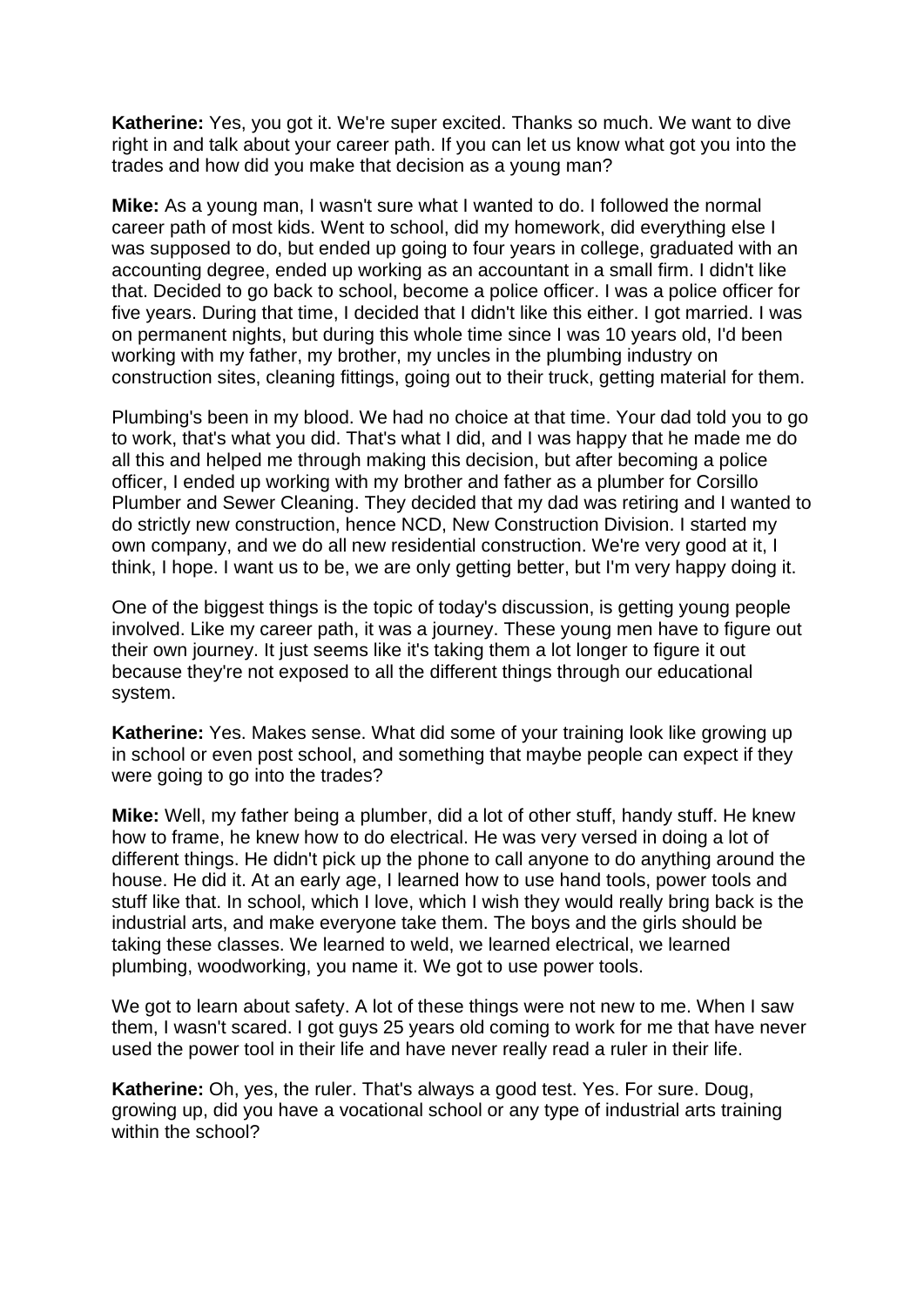**Doug:** Yes. They had a vocational program where you would go to school half a day, and then you would actually go and work the other half of the day. We also had opportunities to meet up with contractors and have conversations with them back in those days to try to raise the interest. It wasn't unusual to see young people, and Mike, I'm not sure if it was during your era, but it wasn't unusual to see young people just show up on a job site and say, "Hey, I want to work." There goes without saying there's something very gratifying. There's a lot of pride in taking something that is nothing and creating something from it, and then watching it work.

The team camaraderie, whether you're dealing with just your plumbing partners, you're there with the tin knockers, the electricians, you're going to learn stuff, you're going to learn from experiences that they've had, share yours, and then together, it becomes one big crew. Then as you move from site to site, Mike, I'm sure you're familiar with this, everything becomes smoother and smoother. You become more efficient, and then Mike gets to keep the profit in his pocket.

## [laughter]

**Katherine:** That's that entrepreneurial part that we'll get to hear in a little bit. I guess both to you Mike and Doug, if you knew what you know now when you were younger, what would you tell yourself? Mike, you took this journey and this path to get where you are today. What's something that maybe you feel like, "Oh gosh, if I'd only known this now, I would've started this earlier?"

**Mike:** There's many things. I'm fortunate because I have two sons, one's in college, he's a junior, and I have another one that just graduated. He's become mini Mike, we're going to call him, and I've been telling him the things that I thought that I made mistakes on. Then I've had him make up his own mind and what he wants to do, and fortunately for me, he's decided to come work for me. I would've probably took a quicker path into the trades and into being an entrepreneur than my original path of trying to become an accountant and a police officer. Those pasts were dictated to me because it was said that you need a four-year degree. I believe you need an education.

I don't necessarily think everybody needs a four-year degree. There's many sayings and stuff, but the one that the one guy says in the *One* movie where he's in a bar and it's Oxford or one of those bars and he tells the guy, "You just dropped 110 grand on education. You could have gotten \$10 in late fees." At the library. Everyone can read, that's what you need to do. Everyone can pre-educate themselves. Everyone can learn a trade, you just got to be willing to do it.

**Doug:** Mike, I don't know about your experiences, but one of the things I used to tell, I've been fortunate enough to train many, many individuals throughout my career. One of the things I used to tell them is, "Hey, college education. I'm not going to beat up on college education. I have three kids that are doing great in that area right now." One of the things in the trades was, I used to tell people, "I'm actually going to pay you to learn. I'm paying you to actually get your education.

The only thing you have to do is show up on time. You have to work hard and be dedicated, and you have to want the results to be the best they can be, and if they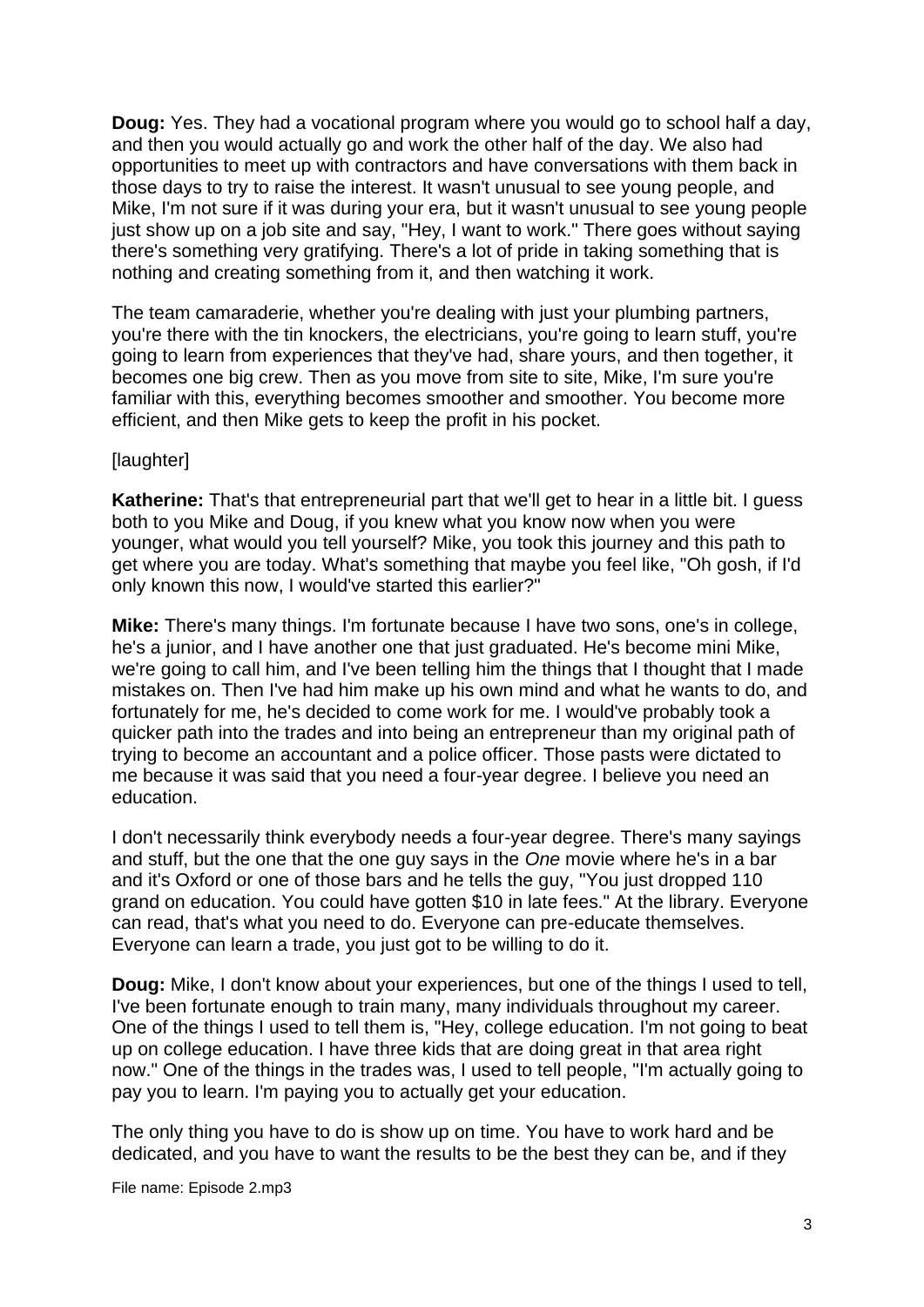were done at your house." It's given people that, they might be afraid to take test. They might be nervous when they're in big group settings and they have to get up and read an article or something. It gives them an opportunity to be a little independent but have the security of team members around them in the trade. I always felt that that was very comforting to the guys that I brought in.

**Mike:** I couldn't say it better myself.

**Doug:** Well, I read your crib notes earlier. That's why I said it that way.

**Mike:** Very well said. We're paying you to learn a trade, and it's a very rewarding trade. One of the special things I love about new construction, especially residential is, besides getting a floor plan of a print, I have to engineer this job. I'm engineering a job out there in the field, sizing it myself, unlike a commercial job where I'm already getting that stuff. I have to take all this knowledge and put it into a home where you're amazed on what we're actually creating. People don't realize all the stuff that goes into a drain waste and vent system, and sizing of water lines, and sizing of a gas line. It's just not pipes. There's a method to our madness.

**Doug:** One of the first things you learn in the plumbing is, poop flows downhill.

**Katherine:** Yes, that's important, for sure. What do you think would you give as the best advice for those who are thinking about entering the trades or just beginning their careers?

**Mike:** Is, make sure you give it a fair shot. The trades are hard because it's something you haven't learned yet. Like it was already said, we're teaching you. A lot of guys want to come in and get that immediate gratification thinking that they can do more than what they can do or they're frustrated because they haven't went through the learning process. Unlike a lot of other things where you go and do it, you've already been taught that and then you're applying it. You haven't been taught it yet, so you got to learn it. That's why we called it an apprenticeship. You have to go through your apprenticeship, so you got to be a little more patient to do it.

**Doug:** Well said. The apprenticeship, there's a method to that madness. If you just brought somebody into a journeyman status four years being in the trade, just brought you in, and week two, I'm going to throw you on a big DWV rough in someplace. You're going to be lost. You're going to be embarrassed. You're going to be disappointed, and you're not going to come back.

The thing is, come into the trade, be open minded, allow others to share their experiences with you, and then learn from those experiences so you make less mistakes. At the same time, don't be afraid to make those mistakes because, you know what? I've learned a lot more in my life my mistakes than I have some successes. As long as no one gets injured and everybody goes home the same way they came, any mistake can be corrected in the field.

**Katherine:** I imagine too, every job is so different, so that's part of it. You have to be able, and when we talk about experience is that, you have to be able to see all those different types of obstacles and challenges to be able to understand how you would go through and address it. It's not like every DWE system is the same and every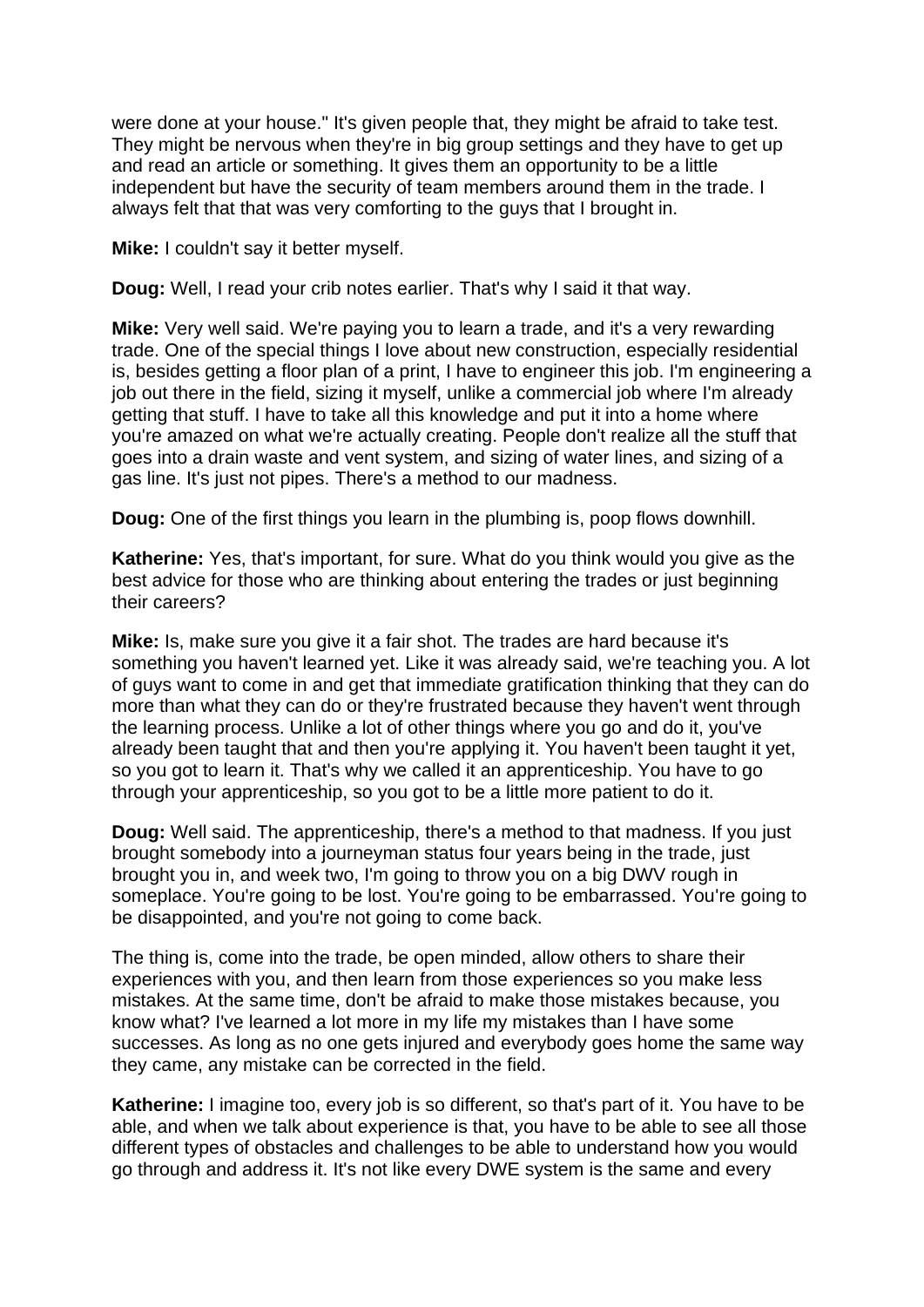system is the same. You really have to understand what's your surroundings. What's the challenge for the day, and then make the decision the best that you can from your learnings over the last couple of years before you hit that journeyman status.

**Doug:** Absolutely. Mike, I'm not sure if you've done any high rise multifamily homes. Those are cookie cutters. What we mean by that is, every floor you go to, it looks exactly like the floor below you. When you get into custom homes and you get into a lot of commercial applications, you could go do 100 jobs that are going to be basically the same rough in, but each job will have its own hurdles and challenges, and then you store those inside. That makes that next challenge a lot easier because you've already learned how to overcome it.

**Mike:** Absolutely, absolutely. Every job poses a different challenge. Every house poses a different challenge. Like I tell my guys, we do a lot of smaller production homes. I always explain to them. I say a bathroom group's a bathroom group. Only difference is, you're doing a two bathhouse or two-and-a-half bath house compared to doing a custom house which is 8, 10, 11, 12 bath houses. Don't be intimidated by the work. It all boils down to be the same.

Just take it in sections, and that's part of that experience of knowing that, "Yes, it's a larger project, but yet, if we can reduce that down to make it smaller for them to understand it like, "Oh, yes, that bathroom is a master bathroom. It has two labs. It's got a Whirlpool tab, it's got a master shower and it's got a water closet.' If I do three of those in a house or one I'm still doing it pretty much the same." I try to teach my guys to break stuff down when it gets complicated instead of looking at the big picture and being intimidated all at one time. Just like you said, floor to floor is the same. If it's a 5 story building to a 12 story building, really doesn't matter. I just have more work there, and, of course, like we always say, more profit.

**Doug:** Absolutely. Nothing wrong with that word.

**Katherine:** I want to switch gears a little bit and talk about entrepreneurship. Mike, can you tell us, where do you feel or believe that you get your entrepreneurial spirit from?

**Mike:** Oh, I believe, and I'm going to back up one step because entrepreneurship is great and everyone wants to be an entrepreneur, but since we're stressing new employee type apprenticeship, don't be afraid to be an entrepreneur inside of that business. Bring something to the table, whether you worked there five years and then you can bring something to that business, you'll get paid for it eventually, from that business.

**Katherine:** Great perspective.

**Mike:** Not everyone needs to own their own business. I try to stress that to my guys a lot that, don't feel like you need to learn everything you can from me and then leave, we can expand my business, and you can be part of that expansion. Not everyone can own a business, but my drive is, I don't like to lose, I'm very competitive, and I run a thin line on being able to read people very well. I think I got a little of that being a police officer, that helped me out a lot. I was in depositions, I was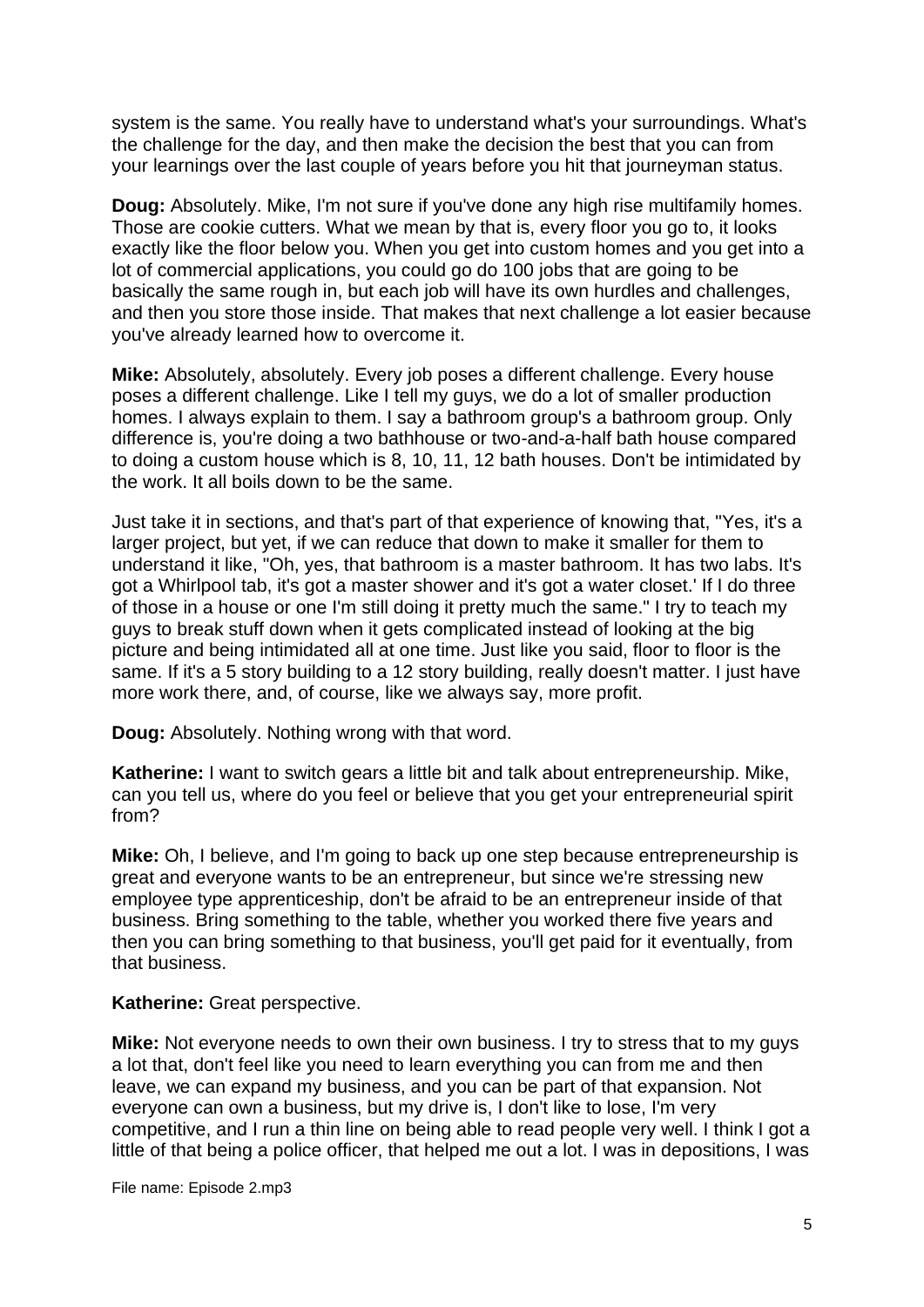in front of judges, attorneys, people that wanted to get answers out of me that I didn't particularly want to give them, or the answer they wanted to hear.

That journey that I had, I was able to take little pieces and parts of it, my accounting background, that education from there, and then the education which I learned from my father that I already got, what between the ages of 10 and 18, I was probably more experienced than a guy 23 to 25 who was learning the trade.

### **Katherine:** Absolutely.

**Doug:** Well, let me tell you some, I think we are all born to be some technician, because, how many of us has crawled across the floor and dropped something down a heat register? We're on our way to be a tin knocker? How many of us tried to stick something into a receptacle on the wall? There's your electrical? I know I flushed a few GI Joes down the toilet in my day.

## [laughter]

**Katherine:** All right. As we start to talk about entrepreneurship, and I agree with you, Mike, we talk about that too, that even here at Oatey, there're some things that I get to do in the marketing department that makes me feel like an entrepreneur, because I get to make decisions, and I get to drive impact within the business. I have some of that independent thinking that I don't have to always have 100% approval when I have guardrails up that allows me to be able to do some of that stuff.

I think that's really important, and it's a really good message to get out, is that you can do that type of work within businesses and don't feel, because there's some people are like, "I don't want to go out on my own, it's just a little bit too scary." Or, "I think I can go do this out on my own." Then they get out there and they go, "Oh gosh. Really, this was a lot more than I thought." I think giving and being open and transparent about those options is really important.

**Doug:** Mike, even though you're a third generation plumber, I can pretty much say that being in a position where I own my own company, that first few months you went out on your own, it's a little bit nerve wracking, even though you had all that experience and family behind you. The thing is, if you do want to test the waters and be an entrepreneur, there's nothing wrong with that, because if your skill is good enough that you can test those waters, even if something goes wrong and it's not the success you were looking for, you'll always have the opportunity to go back and work for another elite company someplace, and then build yourself back into the program.

**Mike:** Totally agree. I always said if my business ever failed, I always have my trade to fall back on, which I thought was great.

**Katherine:** That's a great perspective, for sure. Because, I remember actually, Mike, being in your office just the other week and talking about the reference to the American Standard Poster, and about how really the trade is looked at delivering clean water to our world, and to our society. With that, what are your hopes and dreams for this trade? Where do you hope that this plumbing trade goes in the future and is viewed in the future?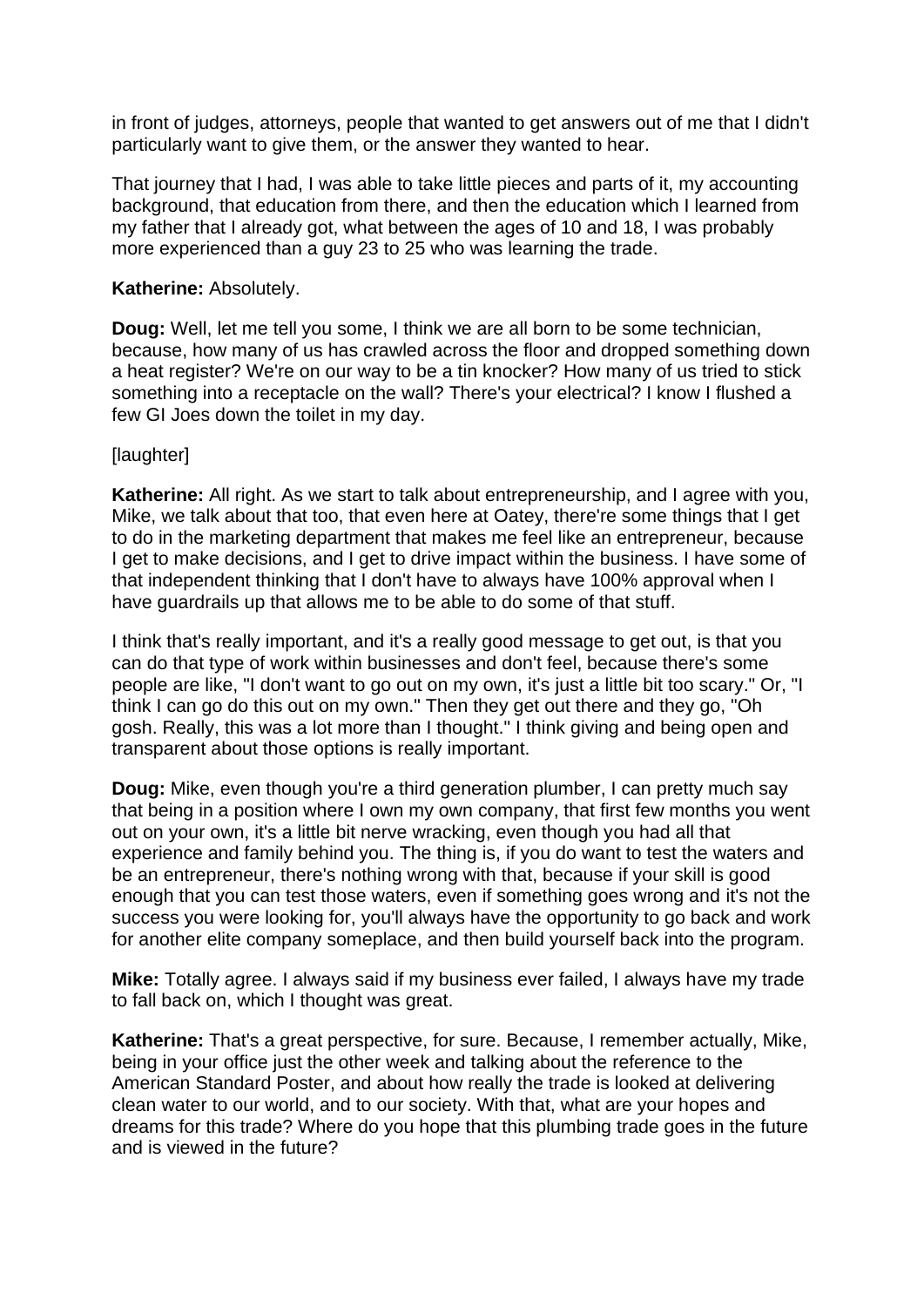**Mike:** I want people, or I should say young men, women, whoever wants to go into the trade, to realize that this is more than just plumbing and flushing toilets and **[unintelligible 00:19:12]** out toilets and sneaking it out. We're providing something that you use every single day, and is a luxury item. At the end of the day, these new shower systems that we're putting in, the products that we're putting in are just unbelievable compared to what we were using in the past. The machinery, the tools, the equipment has become more high tech. In the future, I want plumbing to be looked at differently than what it was looked like in the past.

My father was always proud of that poster, that we protect the health of the nation. He was very proud of that and everyone was very proud of that. I'm very proud that I can say the same thing plus, that we use all the cutting edge materials, products, products from Oatey like the motor box and stuff like that that have come out, and we're putting this stuff in houses and people are just like, "Wow, that is really, really neat." If I don't put it in someone's house that I quoted it in, they're upset about it. They're like, "Why didn't we get that?" I love that. I love when I put a product in someone's house, they see it, and then I don't use it in another person's house because it's not spec and they're like, "I want that." It's just a motor box. You would think, "Oh, delivering water to a sink, how important could that be?"

These are guys and people that are running multi-million billion-dollar companies that we're doing work in their houses, and they're looking at our manifold systems and certain products that we're using on their plumbing and they're just astonished by it. I want this profession. It is a profession, and that's how I want it to be looked at.

**Katherine:** How about you, Doug, I've never really asked you this question. If you step back what are your hopes and dreams for the plumbing profession, as Mike said?

**Doug:** Mike and I are pretty aligned on this. What I'm looking for is, I'm looking for the younger generation to show interest, and then give the opportunity to explore the trades, because without that exploration, the trades, it'll diminish enough to where you're not going to have the necessary tradesmen to complete these new homes, these multifamily dwellings, even city work. Plumbing is not just being an entrepreneur, you can be involved with city government, multifamily, custom, commercial. It's just so widespread that the opportunities are there as long as you're willing to take the chance.

You have to be able to step aside from the instant gratification that most young people look for today because they Googled it. If they immerse themselves into a plumbing project one time from start to finish, they see the evolution of it. Then at the end, they can take a look at it and say, "Wow, look what I just did," then they can do a Snapchat about that, I think.

**Katherine:** You got it, or maybe a TikTok.

**Doug:** Oh, TikTok. That's it, yes.

**Katherine:** You got it. As we continue this conversation a little bit, what is some advice that maybe you can give to the leading brands in this industry that could really

File name: Episode 2.mp3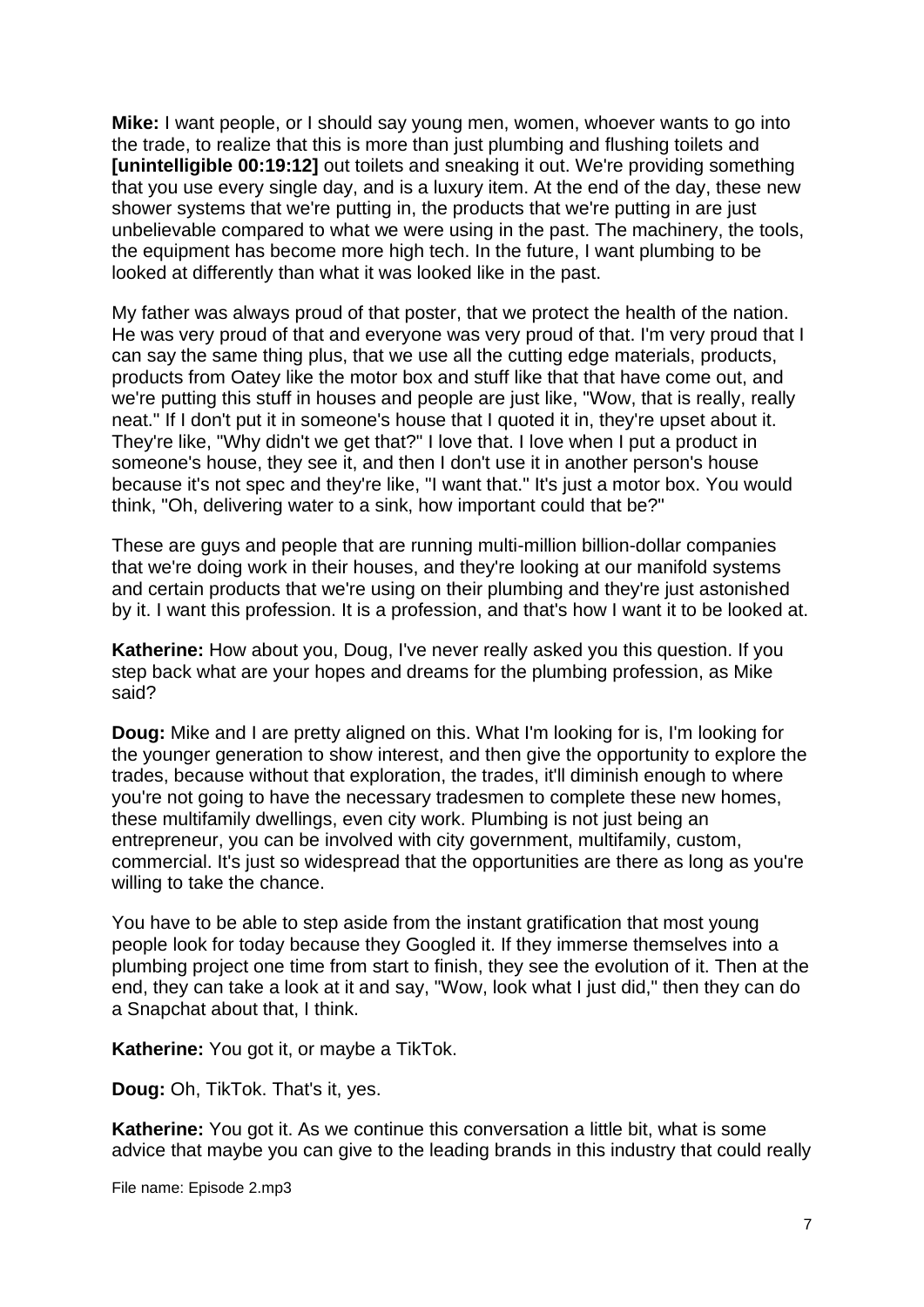help catapult growing the trades, growing the awareness in the trades, so that we can get more people and more women and men into this profession?

**Doug:** Mike, I'll go ahead and jump on this one first. Katherine, you mentioned women and men. In the trades, the trades do not discriminate against whether you're a man, you're a woman, you're short, you're tall. I'm a perfect 360-degree sphere, and there's a place for me someplace out there. The thing is, there's an opportunity for no matter what you look like, what you believe in, you're going to be having the same opportunities to be successful. Go ahead and step outside that small comfort zone, because every new journey is a small amount of discomfort. I think that you'll be very satisfied in taking that chance.

**Mike:** I agree. I think, really too, it boils down to, we talked about this in our office, parents, schools, professionals understanding that the trades are very important. Can no longer be overlooked. We were very fortunate in the past 50 years ago, 25 years ago, I would put an ad in the paper, I would get 30, 40 guys. Now, I might get zero. It's very discerning to see that. I think that as parents, we need to tell our kids that it is okay to go into a trade. You don't need to get a four-year education like your cousin did or the neighbor's kid next door, and you could make a great, great living doing this.

**Doug:** With that continued experience, Mike, you're going to go from the apprentice to the journeyman. Then you're going to have the opportunity to become a master plumber. To be an entrepreneur in the plumbing world, you will have to take that master plumbing test. By the time you get to that point, even if tests are something that really stress you out, you're going to have so much knowledge inside you that you'll be able to pass that test. Then once you obtain that master plumber's license, you decide what you want to do then in your future.

**Katherine:** Absolutely. Mike, we talked about that, how it's really this three-pronged approach that we need to be looking at is reaching the student, reaching the teachers, and then reaching the parents to talk about it. I think actually the military has been running a really good ad campaign lately that does a lot of that, whether it's basically a student and a parent. They're talking about the importance of what that child wants to do. I've told this story to Doug but my sister's a great example of that. My parents said you need to go get a four-year degree, and she said, "No, I want to do hair."

They said, "No, you need to go to school." She went to school for four years, came out, went to beautician school and she's doing hair. Some of it is really just normalizing for, sometimes our parents, and sometimes for our teachers, that there is a great opportunity out in those professions and in the trades, and just bringing more of that awareness and knowledge. It could be maybe, I'm going out on a limb here, maybe we have sponsored nights here at Oatey university where we could have guidance counselors that come in so that they get to be a little bit more knowledgeable about it and we get some local plumbers to come in and talk about the trades, and why they made that change, and what that would look like for them just to drive some awareness.